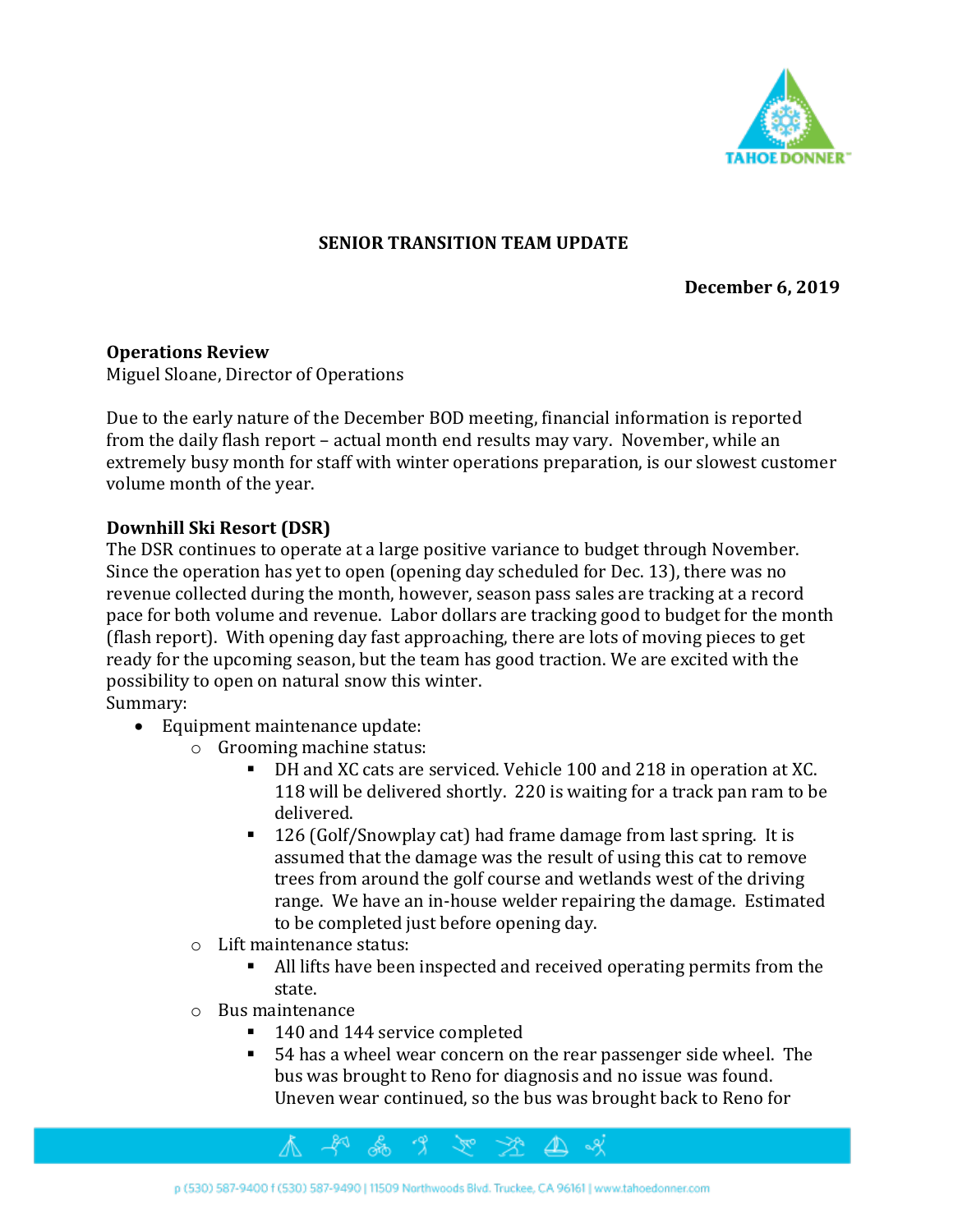

another diagnosis effort – same result. We have replaced the tires and will be monitoring the wear.

- A new bus was purchased and delivered on Dec. 2. Marketing has ordered the logo package and ski maintenance is working on the ski racks.
- Snowmobile and snowblower service complete.
- Staffing status: 60 [1] job offers accepted several are not able to travel for a variety of reasons so we will have 52 arrive over the next few weeks.
	- o All houses have been secured and are ready for arrivals.
	- o Orientation scheduled for Dec. 7, 2019.
	- o We are still short for several positions at the ski area. Marketing is working on a campaign to highlight the referral incentive and detail the specific positions in targeted efforts.

#### **XC Ski**

Mother Nature cooperated and the XC operation opened on November 29. With the holiday, volumes are always good when we are able to open during Thanksgiving. Friday and Saturday skier visits brought revenues to \$9k good to budget. Unfortunately, the storm that hit Saturday evening did drive many people out of town on Saturday, so both Saturday and Sunday were not as busy as it should have been….just another example of how revenue opportunity is often out of our control. We had 20+km of trail groomed for opening day on only 16-20 inches of light, fluffy snow. This is a testament to summer trail grooming efforts, our snowmobile grooming implements and the PB 100 groomer. Our excellent reputation continues to grow with the investments we are making to enhance this operation. Staffing levels are solid at XC. We hosted 2 orientation programs during the month to ensure all seasonal team members started the season with consistent expectations clearly defined. We received 7 Likemoji engagements in November with a perfect score of 5. Sally has engaged directly with a customer regarding an actionable suggestion relating to distances between trail maps.

#### **Alder Creek Café**

ACC exceeded budgeted revenue targets in November despite being closed for the first three days of the month. Opening our XC center on November 29 helped achieve this result with 26% of the month's revenue occurring in the final two days. The winter dinner menu has been finalized and promotion will start this week for the 12-20 start for dinner service at ACC. The winter Café lunch menu will roll out on December 16. Midweek winter events to drive dinner volume are scheduled to begin the week of January 6, 2020. The entire Adventure Center leadership team is meeting weekly with Jesse and myself to ensure solid communication across both operation and BOH and FOH teams. There are two additional Christmas party events scheduled at ACAC – 12/7 and 12/15.

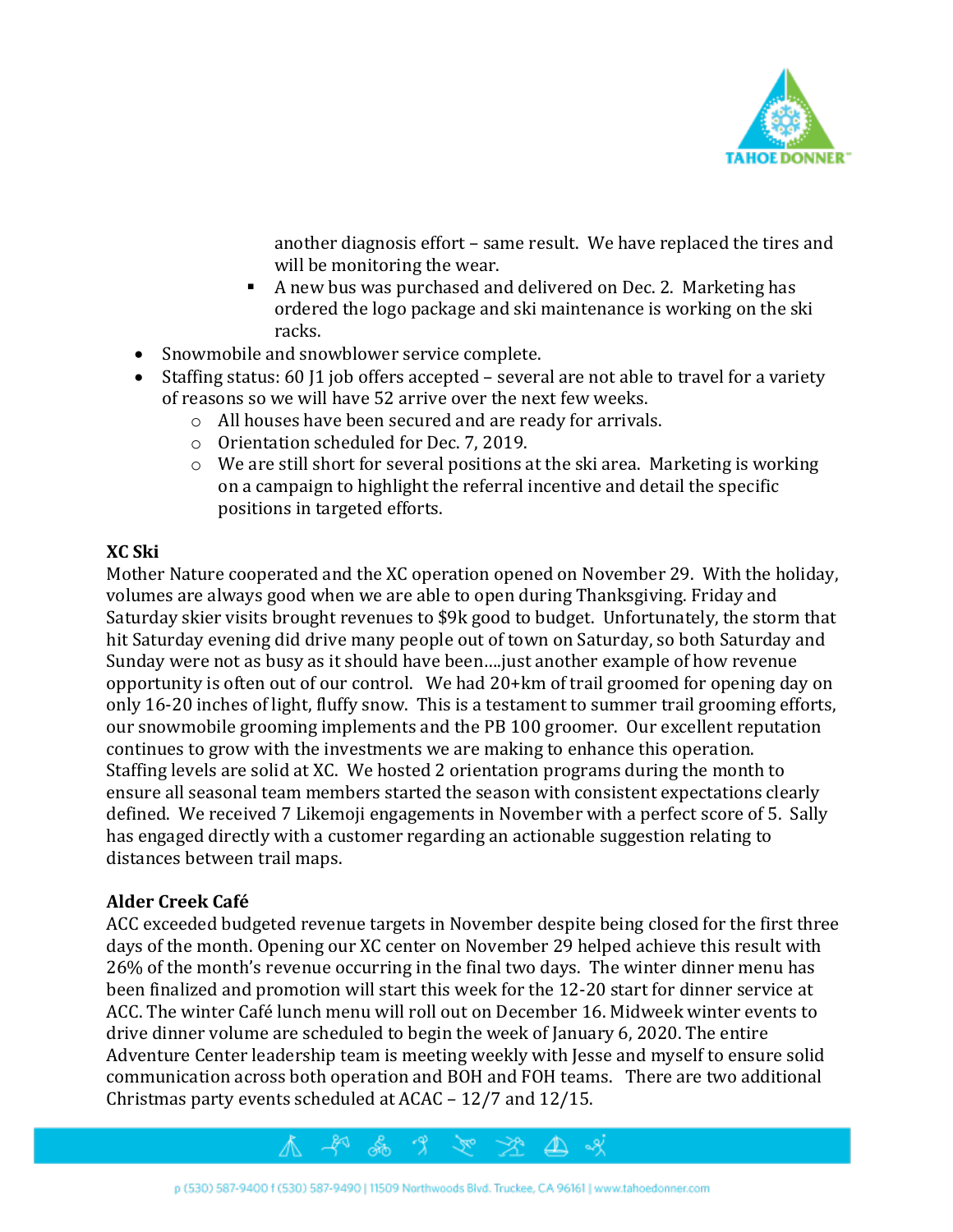

We had 10 customer engagements for the month with an average Likemoji score of 3.8 with most comments about food quality.

#### **Trout Creek**

Trout Creek has been dealing with the facility being under construction for the entire YTD. During the project approval process, staff forecasted no significant impact to the financial performance of the operation because the mitigation plan kept nearly all services available to our members and guests. Through November, it appears our predictions were accurate as YTD NORBO coming in \$20k+ good to budget. Phase 2 is not pacing as well as phase 1 so a pre-holiday completion is no possible. The contract date of late January looking more likely. Staff is working through the asset disposal of the old weight equipment, but the timing will likely not line up so we may need a storage unit to house equipment after construction until we can find a buyer.

Trout Creek had 17 Likemoji customer engagements during November with a score of 3.5.

Staffing is solid at TC aside from currently only having one custodian. The position has been posted and will need to be filled prior to the holiday period, or we will need to contract a cleaning company to assist on evenings when we do not have a custodian scheduled. Operational modifications for the upcoming season will be significant when phase 2 is complete. The primary changes where details still need to be worked out include:

- $\circ$  Modifying the fitness class schedule with the addition of the spin room, we have more flexibility to add classes during prime fitness class times.
- o Restructuring the kids club program.
- o Increasing cardio equipment inventory to match the additional sq. footage in the cardio/strength training area.

Kyle and Tommy are working through the details of these items in the next several weeks.

#### **Snowplay**

Snowplay was able to open on November 29 with sledding only (discounted pricing) as an option for the membership over the holiday weekend. Friday saw decent crowds, but as was the case with XC, Saturday and Sunday were quiet as people scrambled to get out of town. The scheduled opening day is December 13 (Friday, Saturday and Sunday), with the operation opening full time for the holiday period on Dec 20. All tasks for opening have been completed. Many of the staff will be returning from life guard roles from this summer, with one  $1$  coming in to work this operation.

#### **The Lodge**

The Lodge was closed for 2 weeks in November for maintenance and deep cleaning. The closure impacted both the revenue and labor results for the month with revenues falling about \$50k short of budget (flash report). Additionally, the storm impacted Saturday night

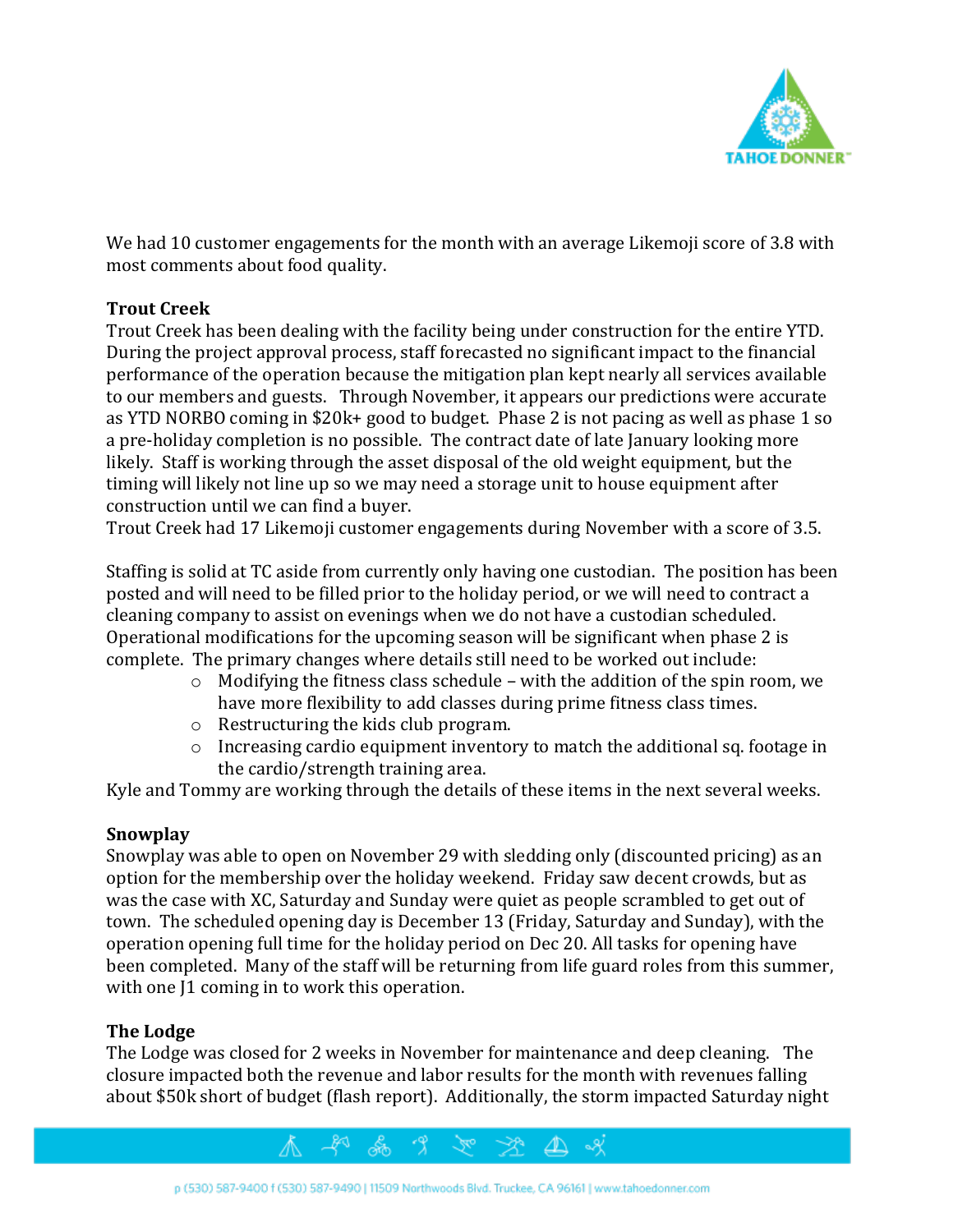

reservation by 50% as members were trying to get back over the hill before the inclement weather hit. The corresponding annual Light Up the Night event on Saturday evening was attended by an estimated 30%-40% of the normal volume of attendees. The Lodge staffing situation is solid aside from the banquet manager position vacated by Jeff Jack last month. Christen is stepping in to manage banquets through the holiday party season – we have 5 parties left with 2 buy outs on the 7<sup>th</sup> and 12<sup>th</sup>. Christen and Chef Lew are finalizing the NYE menu.

#### **Management Objective #5**

The amenity access policy revision objective had some traction during the month. I developed a timeline (below) with a target completion date of September 2020. An initial meeting with two members Charles had asked for input was hosted on Dec. 2 (Mackler and Maciejewski). Jim Roth joined via phone. We reviewed the timeline and discussed desired goals of the revision. After the holidays we will meet again to review data and develop survey questions for member input.

| <b>Amenity Access Policy Update Timeline - Nov 30 DRAFT</b> |                                                                                                                                                                                                                                                                             |  |  |  |  |
|-------------------------------------------------------------|-----------------------------------------------------------------------------------------------------------------------------------------------------------------------------------------------------------------------------------------------------------------------------|--|--|--|--|
|                                                             | Assume two 45 day notice periods                                                                                                                                                                                                                                            |  |  |  |  |
|                                                             |                                                                                                                                                                                                                                                                             |  |  |  |  |
| $1-Nov - 30-$<br><b>Nov</b>                                 | Staff input to challenges and opportunities regarding access policy - operational<br>managers, front line and MS staff. Outline current pain points/need for change,<br>develop conceptual solutions to improve the policy, identify categories of<br>options if necessary. |  |  |  |  |
| 2-Dec                                                       | Meeting #1 - small member group to brainstorm goals and ideas. Review<br>historical perspective. Identify opportunities. Review timeline. Develop<br>recommendations for the way forward. Determine the data required to refine<br>recommendations.                         |  |  |  |  |
| $5 - Dec - 5 -$<br>Jan                                      | Ops focused on Winter Operations                                                                                                                                                                                                                                            |  |  |  |  |
| 6-Dec                                                       | Submit project timeline to the BOD for review in GM Update                                                                                                                                                                                                                  |  |  |  |  |
| $7$ -Jan                                                    | Meeting #2 - Data pull. Develop survey objectives then questions for<br>membership feedback. Town Hall Meeting date. Refine recommendations. (<br>President's Weekend?)                                                                                                     |  |  |  |  |

ेख्र

 $\mathbb{Z}$  of

& 9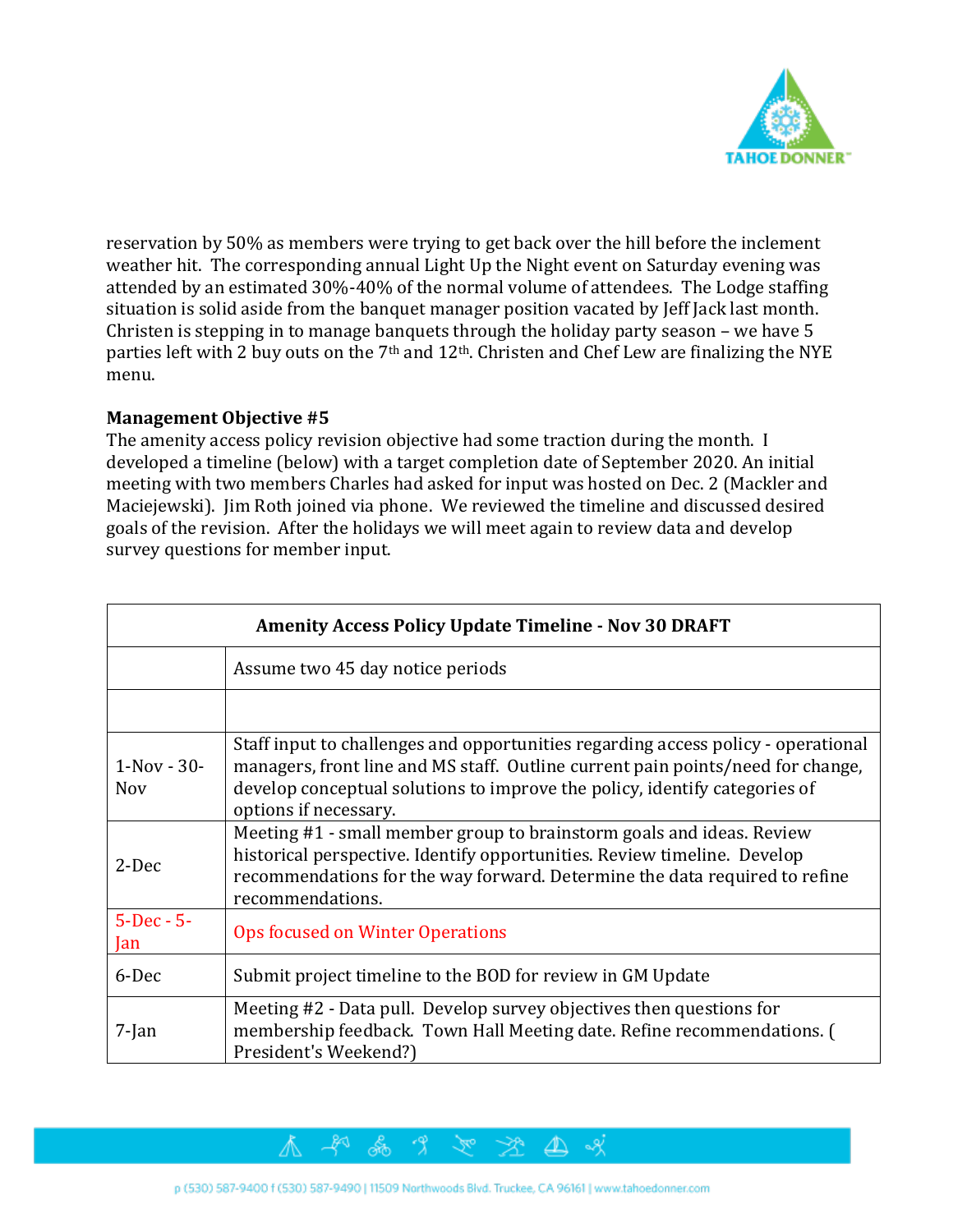

| $10$ -Jan           | Feb TD News deadline - Membership Communication regarding the policy<br>change potential and upcoming process, include Town Hall invite, Marketing<br>story regarding the value of TDA Amenity Access |  |  |  |  |  |
|---------------------|-------------------------------------------------------------------------------------------------------------------------------------------------------------------------------------------------------|--|--|--|--|--|
| $10$ -Jan           | Create Mach Form for member feedback collection - one option                                                                                                                                          |  |  |  |  |  |
| $20$ -Jan           | Review financial impact of various options                                                                                                                                                            |  |  |  |  |  |
| $20$ -Jan           | Meeting #3 - finalize DRAFT survey questions based on town hall feedback.                                                                                                                             |  |  |  |  |  |
| $25$ -Jan           | BOD MEETING - Update BOD on process - Board review of draft survey<br>questions?                                                                                                                      |  |  |  |  |  |
| $27$ -Jan           | Launch Town Hall Communication/Invite                                                                                                                                                                 |  |  |  |  |  |
| 1-Feb               | Launch survey - 6 days                                                                                                                                                                                |  |  |  |  |  |
| 7-Feb               | Close survey                                                                                                                                                                                          |  |  |  |  |  |
| 10-Feb              | March Newsletter deadline -                                                                                                                                                                           |  |  |  |  |  |
| 15, 16, 17 -<br>Feb | Townhall Meeting - Introduce conceptual changes, solicit member feedback                                                                                                                              |  |  |  |  |  |
| 22-Feb              | BOD MEETING - Update BOD on progress                                                                                                                                                                  |  |  |  |  |  |
| 24-Feb              | Meeting #4 - Survey results analysis, refine recommendations - financial<br>analysis completed - FINANCE COMMITTEE?                                                                                   |  |  |  |  |  |
| 1-Mar               | Communicate survey results to membership                                                                                                                                                              |  |  |  |  |  |
| 9-Mar               | Meeting #5 - Article review for 45 day notice                                                                                                                                                         |  |  |  |  |  |
| 15-Mar              | Draft 45 day notice article for April TD News - due 3/15/19                                                                                                                                           |  |  |  |  |  |
| 16-May              | 45 Day Notice Complete                                                                                                                                                                                |  |  |  |  |  |
| 18-May              | Meeting #6 - Review 45 day notice feedback - refine policy                                                                                                                                            |  |  |  |  |  |

不平易才之法也以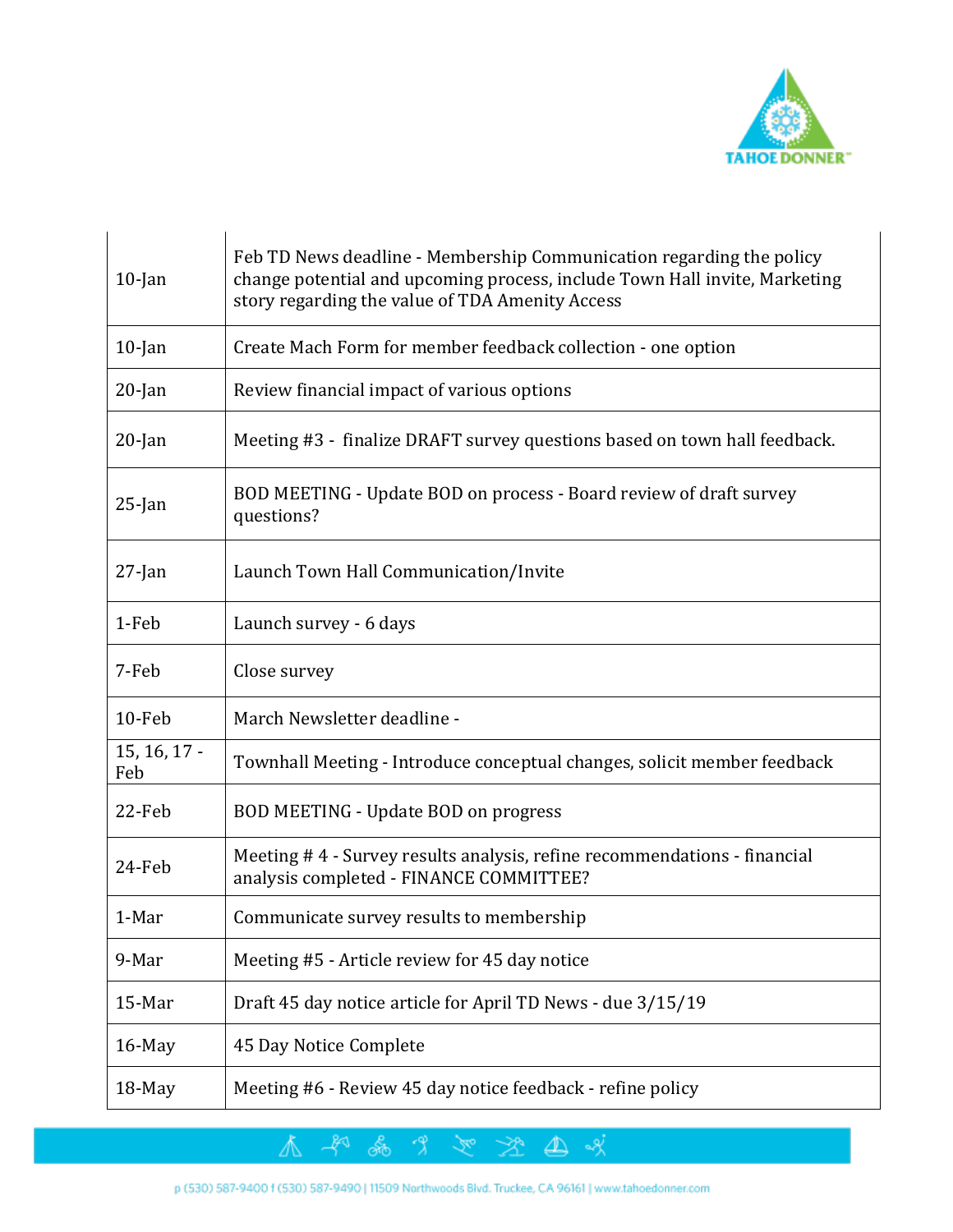

| $23-May$  | BOD MEETING - Updae BOD recommendations from 45 Day Notice feedback                                                                    |  |  |  |  |
|-----------|----------------------------------------------------------------------------------------------------------------------------------------|--|--|--|--|
| $10$ -Jun | Draft 45 day notice article for July TD News - due 6/15/19                                                                             |  |  |  |  |
| $26$ -Jun | BOD MEETING - Annual Mtg - educational effort to inform membership of<br>changes in policy and 45 day notice - EXPO at annual meeting? |  |  |  |  |
| $17$ -Aug | 2nd 45 Day Notice period ends                                                                                                          |  |  |  |  |
| $15$ -Aug | Metting #6 - Draft policy finalized to present to the BOD for approval                                                                 |  |  |  |  |
| $16$ -Aug | Final financial impacts incorporated into 2021 budget draft                                                                            |  |  |  |  |
| September | BOD Meeting - BOD approval of amentiy access policy for 2021                                                                           |  |  |  |  |
| Nov - Dec | Member education about new policy                                                                                                      |  |  |  |  |

### **Risk Management| Architectural Standards|Covenants and Other Departments Review**

Annie Rosenfeld, Director of Risk Management and Real Property

#### **Safety and Loss Prevention**

For the month of November incident summaries are below:

 $\mathbb{A}^-$ 

| <b>MONTHLY INCIDENTS SUMMARY 2019</b> |                                                     |         |                    |                    |          |          |  |  |  |  |
|---------------------------------------|-----------------------------------------------------|---------|--------------------|--------------------|----------|----------|--|--|--|--|
| <b>Incident Type # of Cases</b>       |                                                     | Medical | <b>Non Medical</b> | <b>Total Cases</b> |          |          |  |  |  |  |
| Burglar/Fire Alarm Activation         | 14                                                  |         | 0                  |                    | 14       |          |  |  |  |  |
| Cash Loss - Bank Shortage             | ŋ                                                   |         | 0                  |                    | n        |          |  |  |  |  |
| Employee Injury/Illness               |                                                     | U       |                    |                    |          |          |  |  |  |  |
| Guest Incident Injury                 |                                                     |         | 0                  |                    |          |          |  |  |  |  |
| Incident Report - Facility            |                                                     | n       |                    |                    |          |          |  |  |  |  |
| Dishonest Associate                   |                                                     |         | 0                  |                    |          |          |  |  |  |  |
| <b>TDA Auto Accidents</b>             | ŋ                                                   | n       | 0                  |                    | n        |          |  |  |  |  |
| Theft of Company Property             | $\Omega$                                            | 0       | 0                  |                    | $\Omega$ | Total 16 |  |  |  |  |
|                                       | <b>WORKERS COMPENSATION</b>                         |         |                    |                    |          |          |  |  |  |  |
|                                       | <b>Notification Only</b><br><b>Medical Required</b> |         |                    |                    |          |          |  |  |  |  |
|                                       |                                                     |         |                    |                    |          |          |  |  |  |  |
|                                       |                                                     |         |                    |                    |          |          |  |  |  |  |

## Items Coming Up

• Creation of action plan for 2020-2021 insurance renewal including analysis of group captive and enterprise risk management programs.

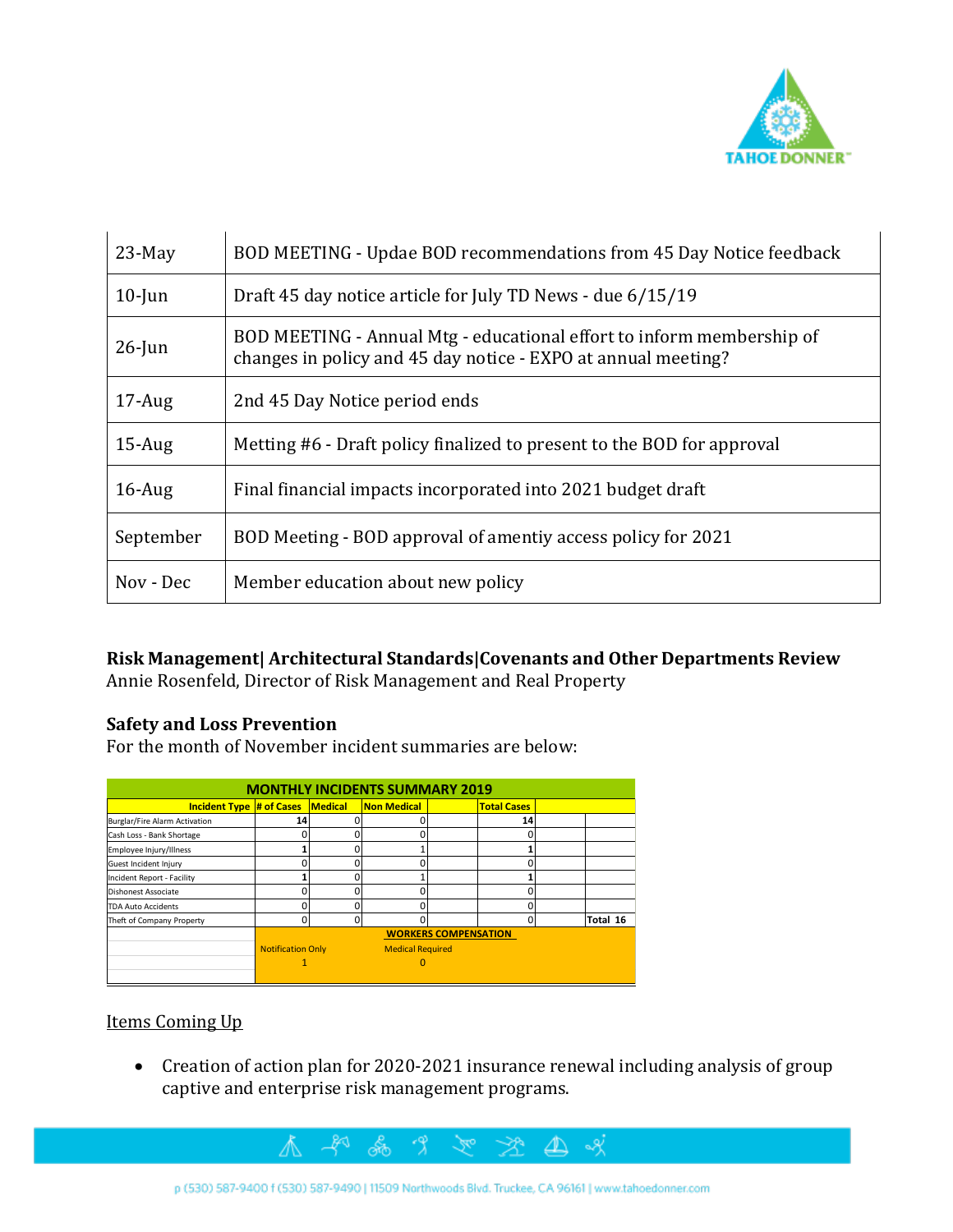

• Winter ops risk oversite and inspection as operations open and department risk/safety goal check-in

Property Casualty Claims None

### *Architectural Standards and Covenants*

#### Action Plan Update

#### *Rules and Procedures*

Ahead of the potential C&R update and as part of facilitating ASO/ASC Task Force recommendations, staff completed a comprehensive review of the Architectural Standards Procedures and Rules earlier this fall. The goals of this review were:

- parse out what is internal procedures versus rules
- prepare recommendation to separate the above for a more adaptive approach to procedures
- simplify the permitting process
- simplify and clarify what are rules and what rules are carbon copy from the Covenants and Restrictions

Following the review, an updated architectural standards customer survey was completed and sent out to all permit projects which were completed this past year. Moving forward the survey go out monthly to any permits completed during that period. The survey explores type of project completed, who applied for the permit, experience with OneStop, staff responsiveness, preferred communication methods, timeliness of permit issuance, completion of final inspection, etc.

Response to the survey was good with a 20-30% response rate in each batch. Overall member satisfaction rating with the department is 4.1 out of 5 points. Most importantly we received valuable comments which will align the department goals and objectives more clearly. Additionally, we have focused on the responses from seven (7) out of fifty-eight (58) total respondents who had a poor experience to address items quickly, where possible, which contributed to their experience.

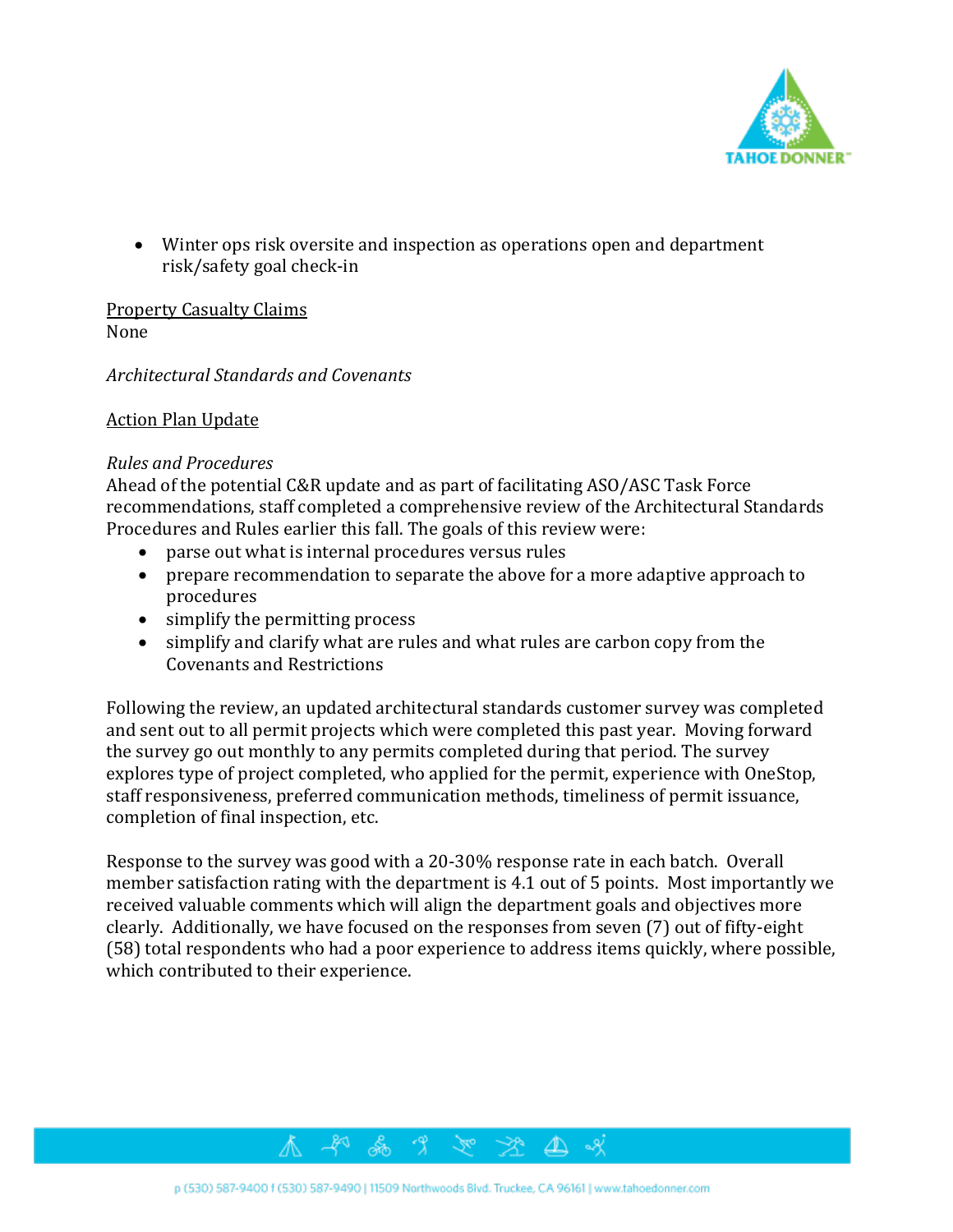

#### Department Highlights

- Communications
	- o Monthly member education and reminder of covenants rules and enforcement; most frequent complaint/violations, how to make a complaint, what happens after a complaint is made
	- o Focus on follow up improvement with complainant and respondent with new staff coming on board
	- o Major focus on website and content improvements based on member survey feedback for Q1-2 of 2020
- Customer Service:
	- o Staff training and goal development based on customer service survey results and project selfevaluations
- Covenants Rules
	- o Draft Covenants Enforcement Procedures are with legal for review. Expected return for Covenants Committee discussion at the December meeting
	- o Discussion on "For Rent" and "For Lease" signage to occur at the December committee meeting
- Architectural Standards Fees and Rules
	- o ADU/JADU rules were developed, reviewed and approved to go out for 45-day member notice and comment. This will occur in the January TDNews. The board will hold a member comment period at the January 25 meeting, and expected action on the rules at the February 22 meeting.
	- o Proposed 2020 Fee changes come before the board at the December meeting for consideration to go out for 45-day member notice and comment.

#### *Golf Course Maintenance*

The Golf Course closed on October 21, one week later than planned to allow for play longer due to the late start of the season. Thus, winterization of the course finished in earnest mid-November just in time for the first snow storm of the season. Department staff turn their focus to equipment maintenance for the winter and snowplay grooming.

We are happy to report the new greens are growing well in the valley. The contractor reports the acreage looks healthy, and with the delay of winterlike weather, they achieved sufficient growth and were ready to go dormant for the winter.



-9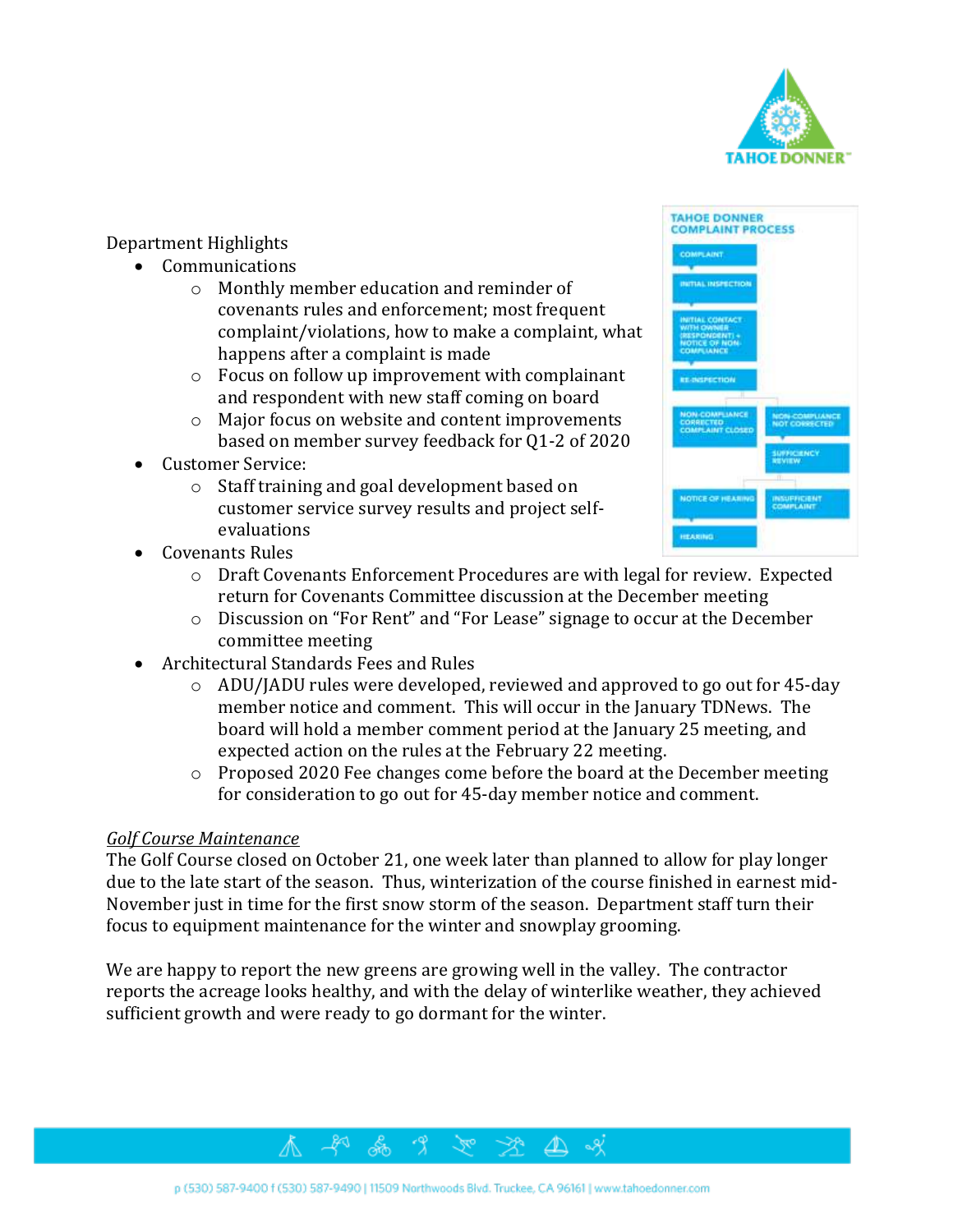

# *Forestry Highlights*

- Defensible space program: For the 2020 program all 1,049 properties have been inspected.
- Defensible space program: For the 2019 program all 984 properties have been inspected. 59 properties passed the initial inspection with 925 needing some form of work to be compliant. During the month of October 49 properties have become compliant. For the program year 837 properties are compliant. During the month of October, Forestry visited 31 properties to assist owners in understanding the scope of work required on their property.
- Defensible space program: For the 2018 program all 750 properties have been inspected. 144 properties passed the initial inspection with 606 needing some form of work to be compliant. To date, 743 properties are compliant, 2 are extended and 5 properties have been forwarded to covenants.
- Continue chipping through the month of October due to member piling past the deadline and clear weather. The department chipped 274 properties for 53.5 tons of material.
- Tree planting continued through the month of November with season totals pending.
- Burning of burn piles were not completed due to elongated dry fall followed by the saturating snow/rain right as the debris burning ban was lifted. Burning of the 1000+ piles is unlikely for this season unless we get a dry spell allowing the wet piles to dry out.
- TDA crew worked on dead tree removal through October and into November. All contract crews have completed work.
- 79.75 acres of common area has been treated through October.
- 83.1 acres of fuel break has been treated through October.
- For the month of October 758 dead trees were removed from association property. The yearly total is now 2,677.
- Bill and the Truckee Forest collaborative (which includes Truckee Fire, Truckee Donner Land Trust, and others) will be submitting a grant for fire hazard mitigations. Tahoe Donner's proposed treatment is X acres.

#### Items Coming Up for Forestry

A Board of Directors presentation is planned for January for the annual year-end report and 2020 plan projects review.

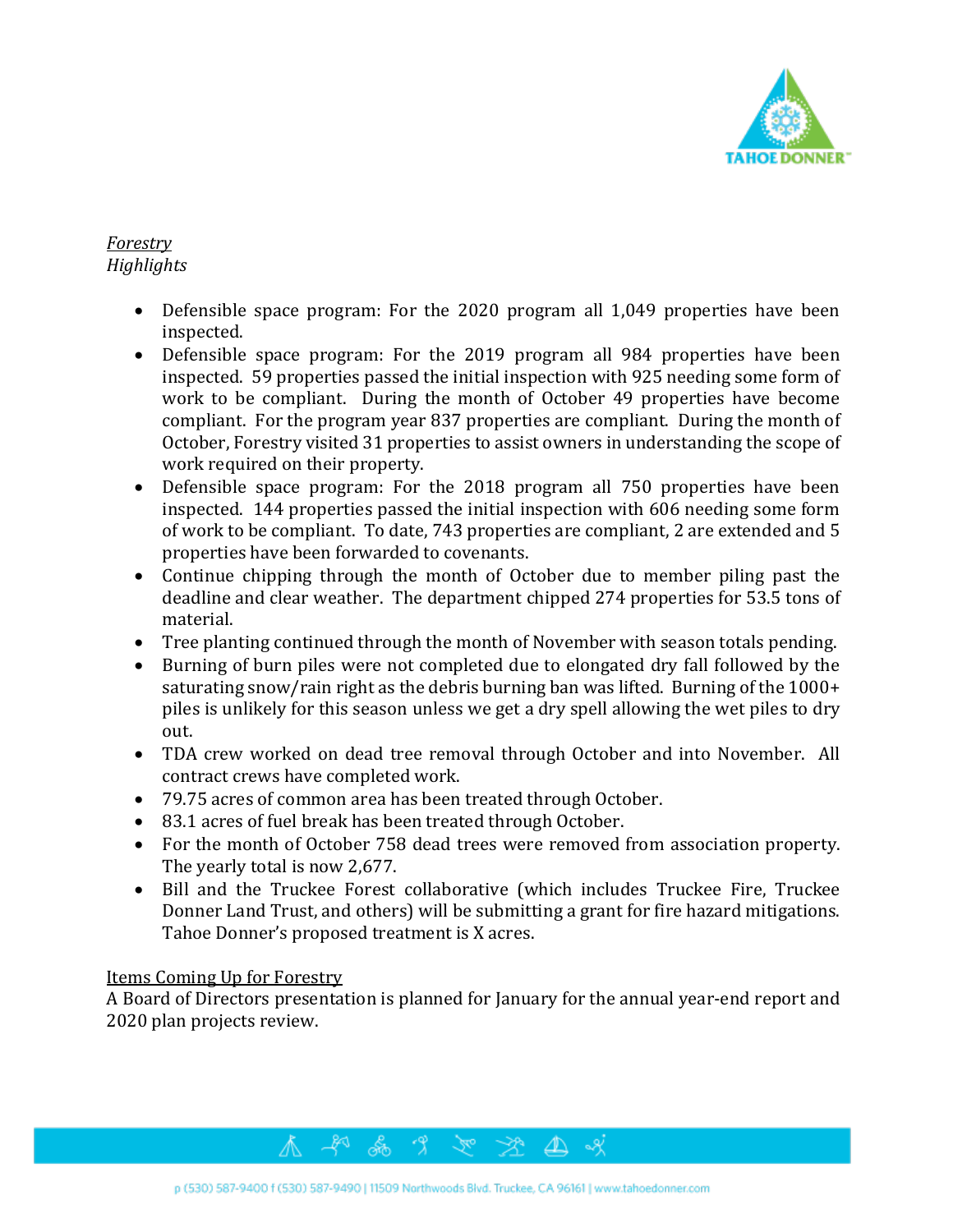

#### *Trails*

This fall was fabulously long and trail users all around reveled in the wonderful weather and maximized their usage of the trail system until the morning of the snowfall Tuesday before Thanksgiving.

### Capital Project Coordination:

#### *5-Year Implementation Plan Projects*

Nature Loop – As reported previously, permit applications were submitted to the agencies during Q3. Tahoe Donner's environmental consultant, Gavin Ball, facilitated agency questions relating to the submitted plans during the review process. At the end of Q3 management executed signatures to pull the Lahontan Waterboard and California Department of Fish and Wildlife permits. Work remaining to be completed for the permitting process:

- o Finalization of engineering calculations for bridge and walkways
- o Pull the Town of Truckee grading and construction permit
- o Prepare Lahontan Waterboard mitigation fee payment once the agency has calculated
- o Tahoe Donner has submitted a California Fish and Wildlife grant application for implementation (aka construction) grant funds. Optimism continues to be high for securing funds. That being said, budgeted RRF funds for construction are part of the 2020 budget to ensure completion of the project next year.

# *Trails Master Plan Update Request for Proposal*

Management drafted a request for proposal for the trails master plan update. We worked with subcommittee co-chair, Benjamin Levine, to finalize the document and sent out October 1. The Request For Proposal (RFP) was tendered to a number of qualified firms. Zero firms responded with a proposal. I reached out to all the firms to discuss this apparent lack of interest. I learned that some firms actually are interested. However, changes in the RFP's scope, response timing, and schedule are necessary. We are currently working with the subcommittee to narrow the scope with hopeful reissuance of the RFP after the first of the year.

#### Items Coming Up for Trails

Staff will be coming to the board at the January board meeting regarding the Nature Loop Construction project budgeted for 2020 to request award of construction contract for the project. There is a lengthy (up to 6 months) lead time on some of the construction materials, thus the need to move forward with project approvals.

 $\mathbb{Z} \mathscr{A}$ 



いふった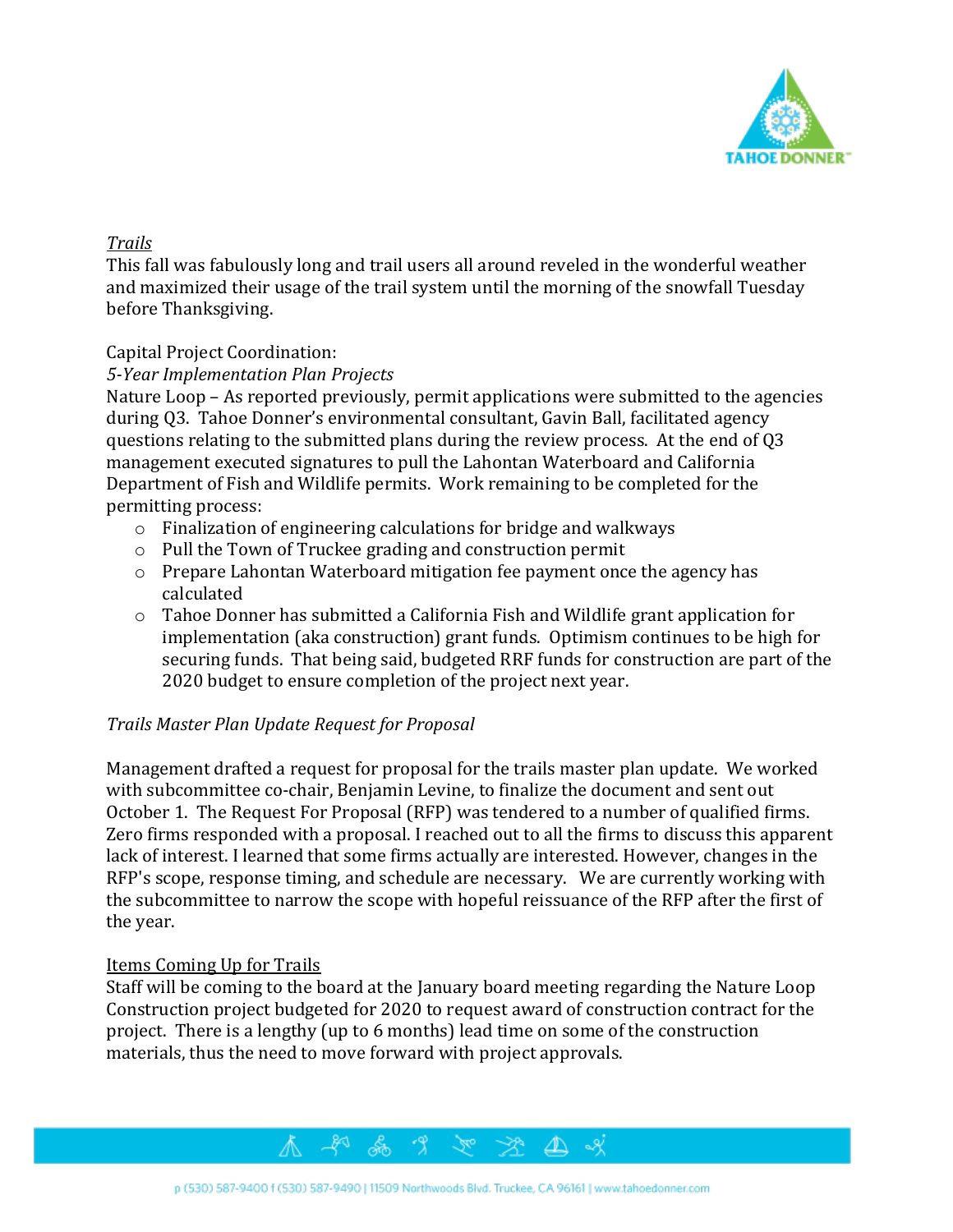

#### *General Information Highlights*

#### Mountain Housing Council

The Mountain Housing Council finalized the white paper on Accessory Dwelling Units. I provide a copy of this in board books for review.

#### Town of Truckee Secondary Residential Units Ordinance Update

The Town Attorney reviewed the State legislation, which states that jurisdictions need to have the new ADU requirements in place by January 1, 2020, or the existing ordinance is invalid. That timeframe would not allow the Town to go through their normal process for a Development Code update, which requires review by the Planning Commission and a first and second reading of the ordinance by the Town Council. As such, the Town Attorney determined that they need to take an urgency ordinance to the Town Council at next week's hearing to incorporate the new ADU standards into the Development Code. The staff report with the draft language is published on the Town website. You can access the agenda here: [https://www.townoftruckee.com/Home/Components/Calendar/Event/6490/16](https://nam10.safelinks.protection.outlook.com/?url=https%3A%2F%2Fwww.townoftruckee.com%2FHome%2FComponents%2FCalendar%2FEvent%2F6490%2F16&data=01%7C01%7Carosenfeld%40TahoeDonner.com%7Ca77f6ca047ee4989157f08d779b71d34%7C897096444f964114a3ff0962b21460fa%7C0&sdata=xDsEOCfXlLV7ksDND88sjryhMojw9SSOYKRyh886wpg%3D&reserved=0)

#### AlertTahoe/AlertWildfire Fire Camera

Installation as approved by the Board \$50K at the August 24,2019 regular Board Meeting. Motion passed 5-0

A draft MoU from Tahoe Prosperity Center for the AlertTahoe/AlertWildfire Fire Camera was developed and provided to staff. This is in the board of directors' executive session book for review, suggested edits and/or approval.

As outlined in the MoU the 2019 contribution would be \$41k: \$31k as one-time equipment and installation cost with reoccurring maintenance costs estimated at \$10k annually for future years.

#### **Financial Highlights Michael Salomon, Director of Finance and Accounting**

See next pages.

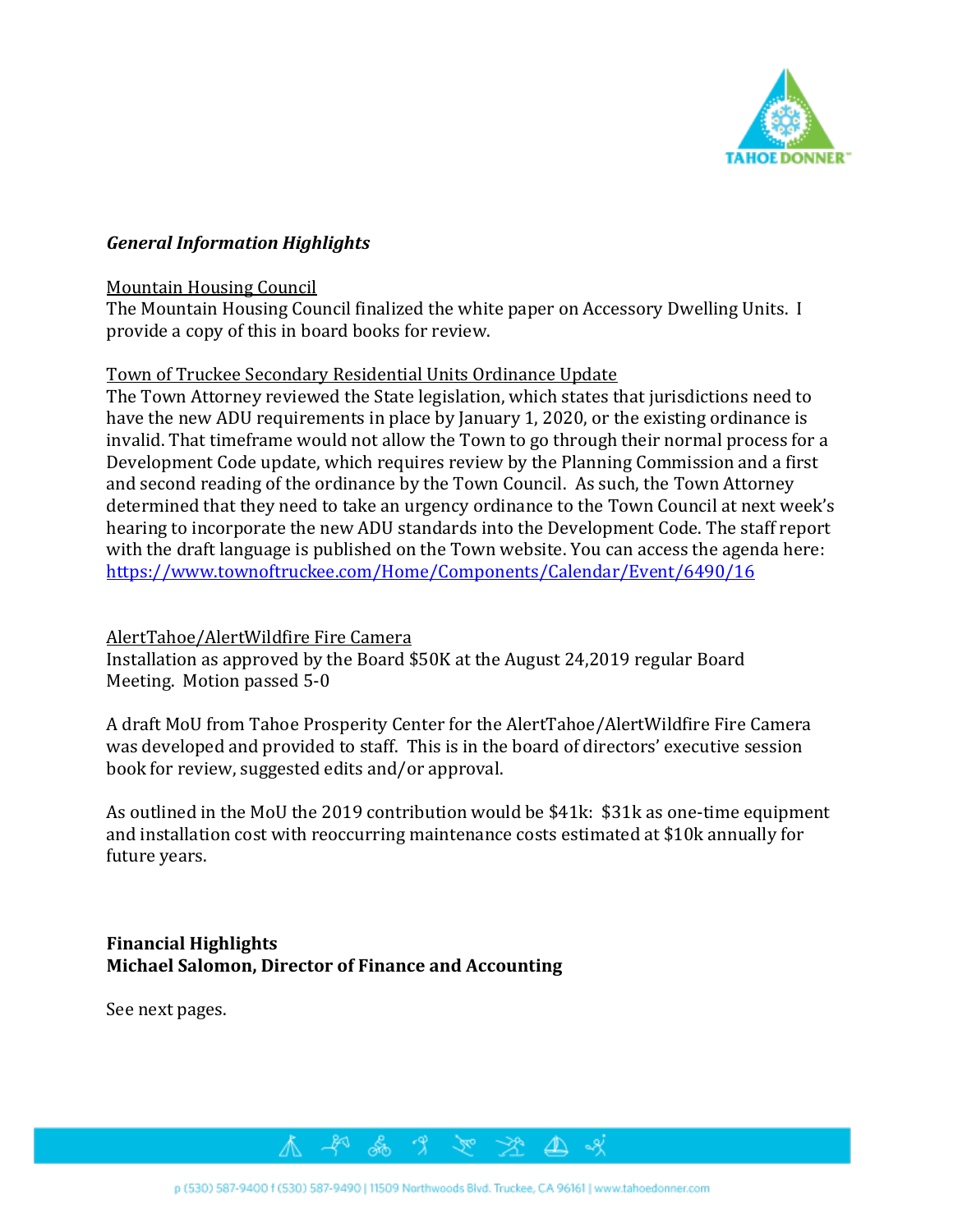

With an early in the month Board meeting date, with Board documents due by 12/7, the month of November close is in early stages. November: Current flash and other preliminary information indicates November will be at or near Budget NOR results. **December: all indicators reading GREEN for on Budget+ results at this time, prior to any non-recuring items. See next 2 pages for additional information on the financially significant month of December.**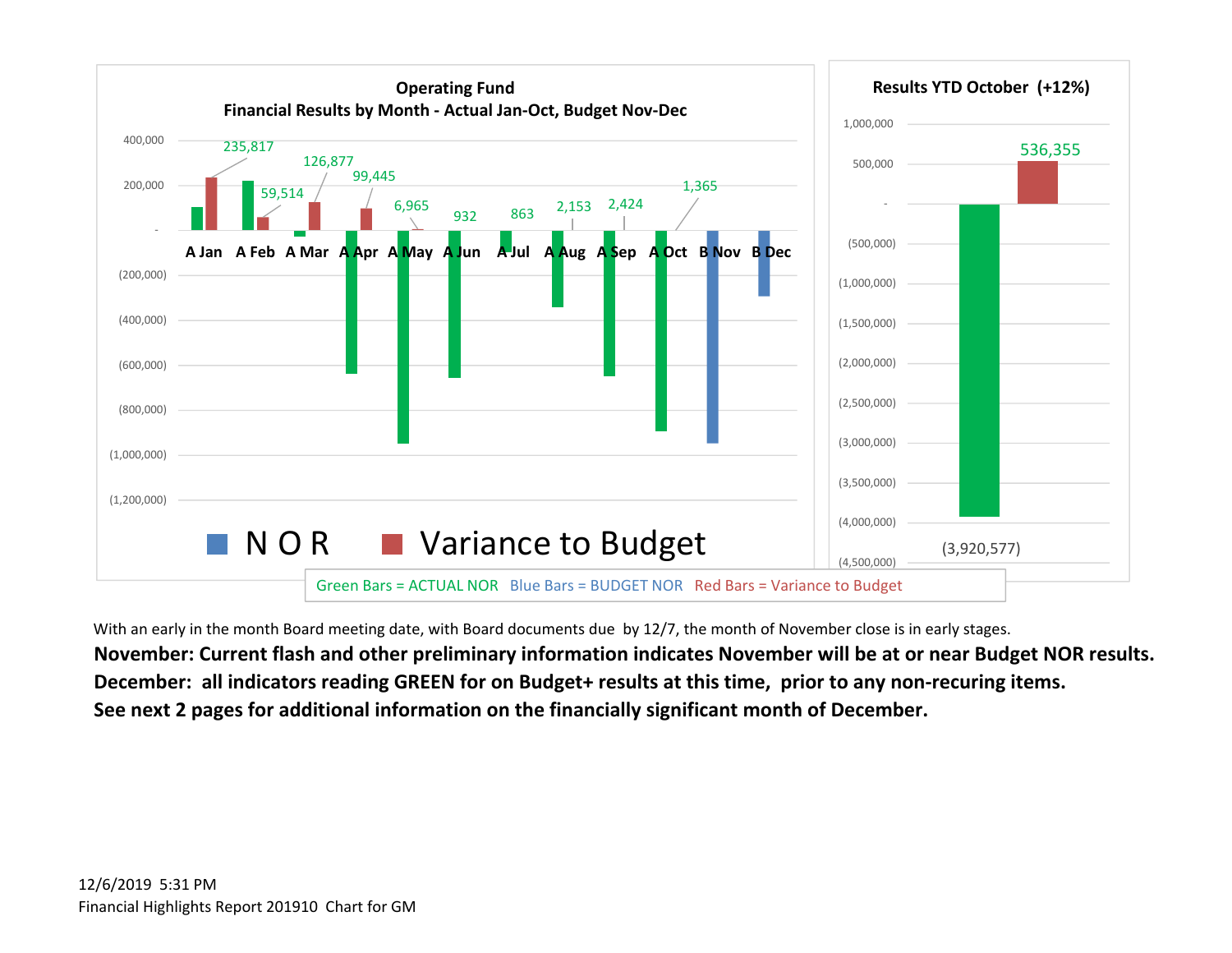#### **Operating Revenue - December - Historical and 2019 Budget**

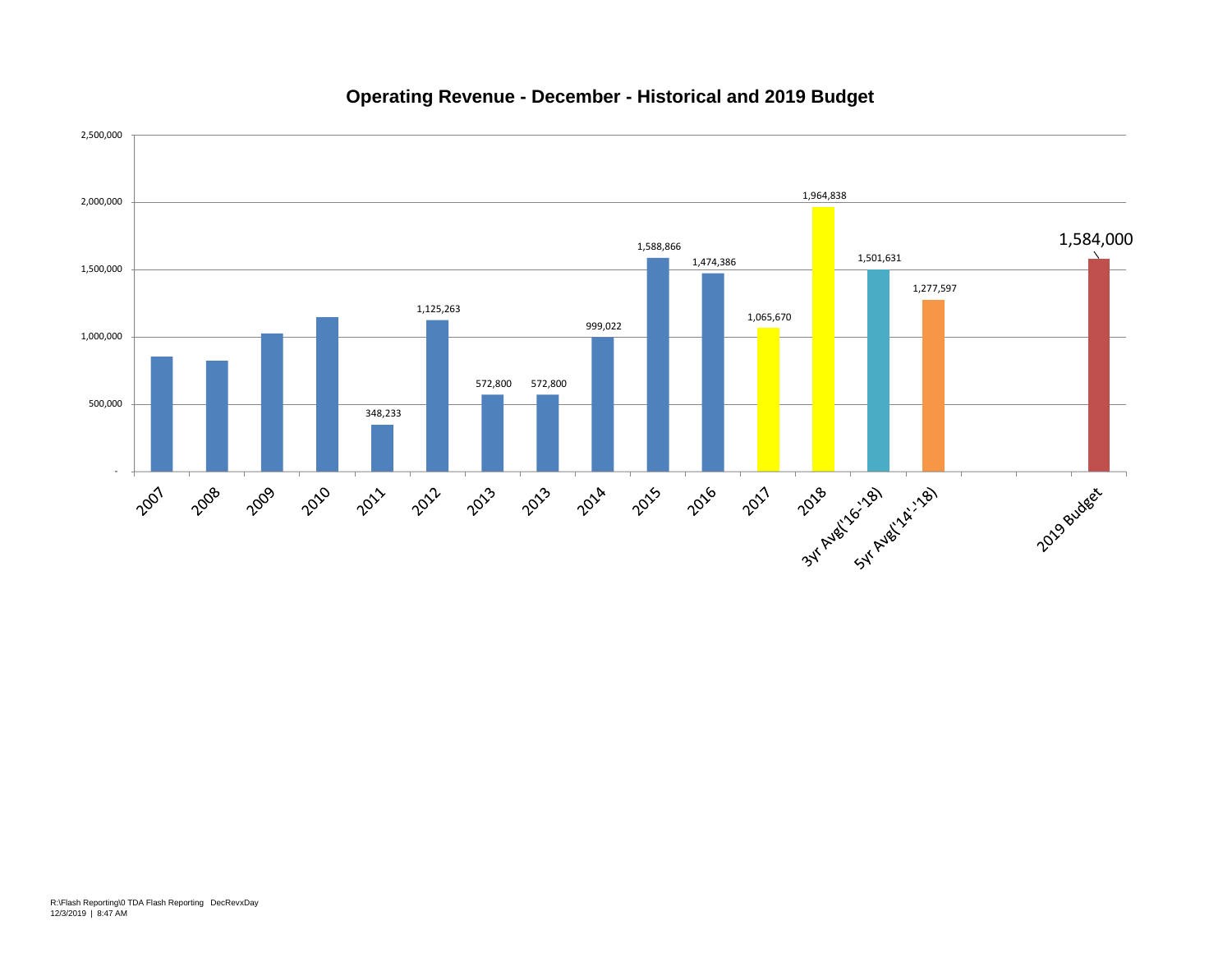

#### **Operating Revenues - 2019 Budget - December - excluding HOA Depts**